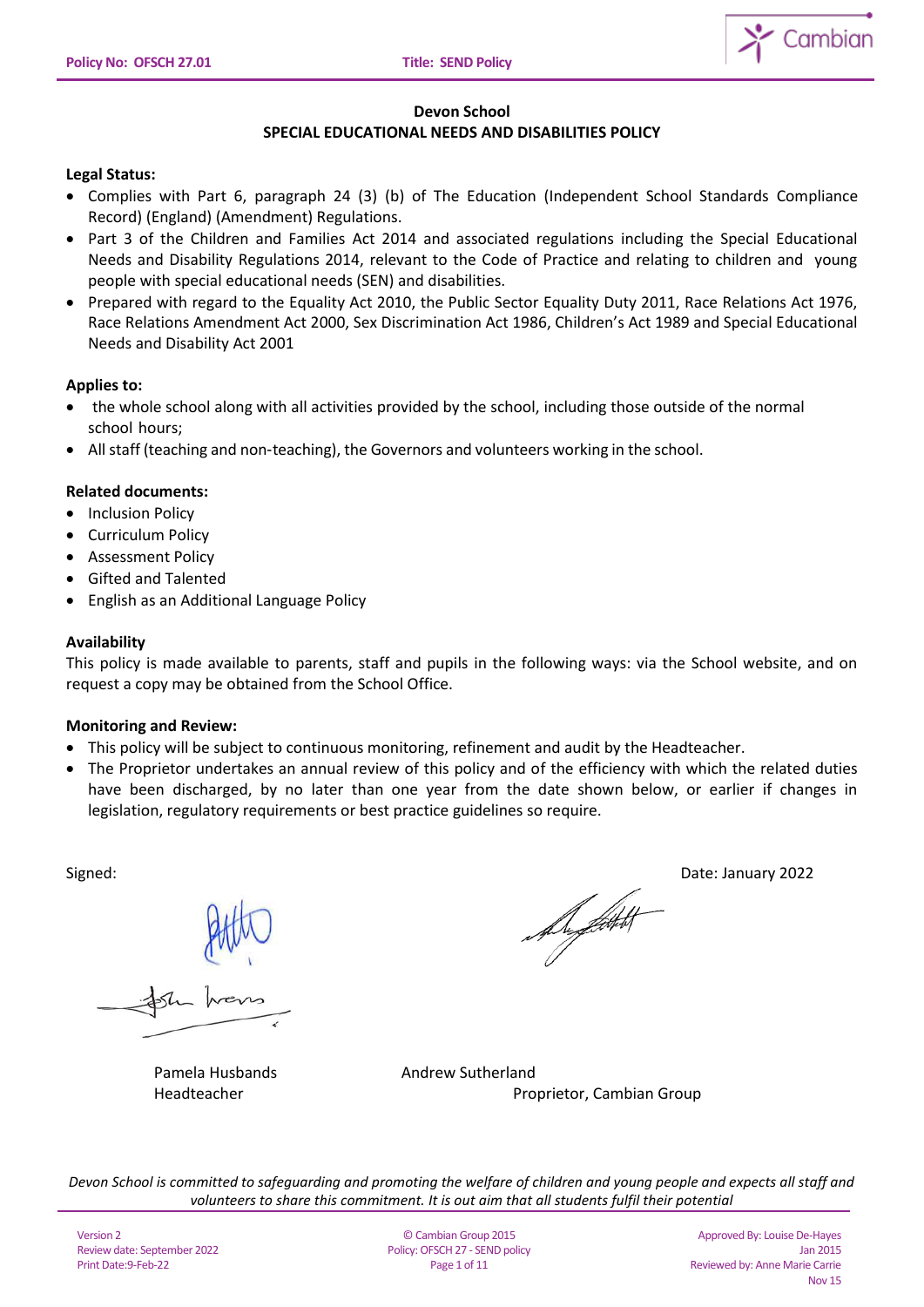

## **Principles**

The school aims to identify pupils with Special Educational Needs (SEN) at the earliest opportunity and offer appropriate provision. Our School seeks to offer pupils with Special Educational Needs full access to a broad and balanced curriculum. There is a whole school approach, which involves all staff, in understanding how children learn and supporting pupils with Special Educational Needs. All peripatetic staff are made aware of each pupil's needs. All staff have a responsibility to differentiate lessons to cater for individual learning needs. Parents/guardians and pupils will be involved fully in the process of the planning and delivery of support. It is the policy of our school that pupils who have been accepted into the school will be offered appropriate support to enable them to access the curriculum effectively and fulfil their potential. We are an inclusive school, determined to meet the needs of all our pupils. Our school has a clear approach to identifying and responding to SEN. We recognise the benefits of early identification – identifying need at the earliest point and then making effective provision improves long-term outcomes for the child or young person. All our pupils will have access to a broad and balanced curriculum. The National Curriculum Inclusion Statement states that teachers will set high expectations for every pupil, whatever their prior attainment. Teachers at our school will use appropriate assessment to set targets which are deliberately ambitious. We will identify potential areas of difficulty will be identified and addressed at the outset. Lessons will be planned to address potential areas of difficulty and to remove barriers to pupil achievement.

By planning in this way, our pupils with SEN and disabilities will be able to study the full national curriculum. The quality of teaching for pupils with SEN, and the progress made by pupils, will be a core part of our school's performance management arrangements and its approach to professional development for all teaching and support staff. School leaders and teaching staff, including the SENCO, will identify any patterns in the identification of SEN, both within our school and in comparison with national data, and use these to reflect on and reinforce the quality of teaching. The identification of SEN will be built into the overall approach to monitoring the progress and development of all pupils.

## **Interpretation**

As part of its commitments under articles 7 and 24 of the United Nations Convention of the Rights of Persons with Disabilities, the UK Government is committed to inclusive education of disabled children and young people and the progressive removal of barriers to learning and participation in mainstream education. The Children and Families Act 2014 secures the general presumption in law of mainstream education in relation to decisions about where children and young people with SEN will be educated and the Equality Act 2010 provides protection from discrimination for disabled people. Independent schools are required to follow the *Special educational needs and disability code of practice: 0 to 25 years: Statutory guidance for organisations who work with and support children and young people with special educational needs and disabilities (DfE and Department for Health: 2014).*

A pupil has SEN where their learning difficulty or disability calls for special educational provision, namely provision different from or additional to that normally available to pupils of the same age. Making higher quality teaching normally available to the whole class is likely to mean that fewer pupils will require such support**.** Within the context of the pupils who might require additional support at our school include:

- pupils with specific learning differences e.g. dyslexia, dyspraxia
- the gifted and talented
- pupils with hearing and/or visual impairment
- pupils with specific physical and medical conditions

The following are quotes from famous dyslexics;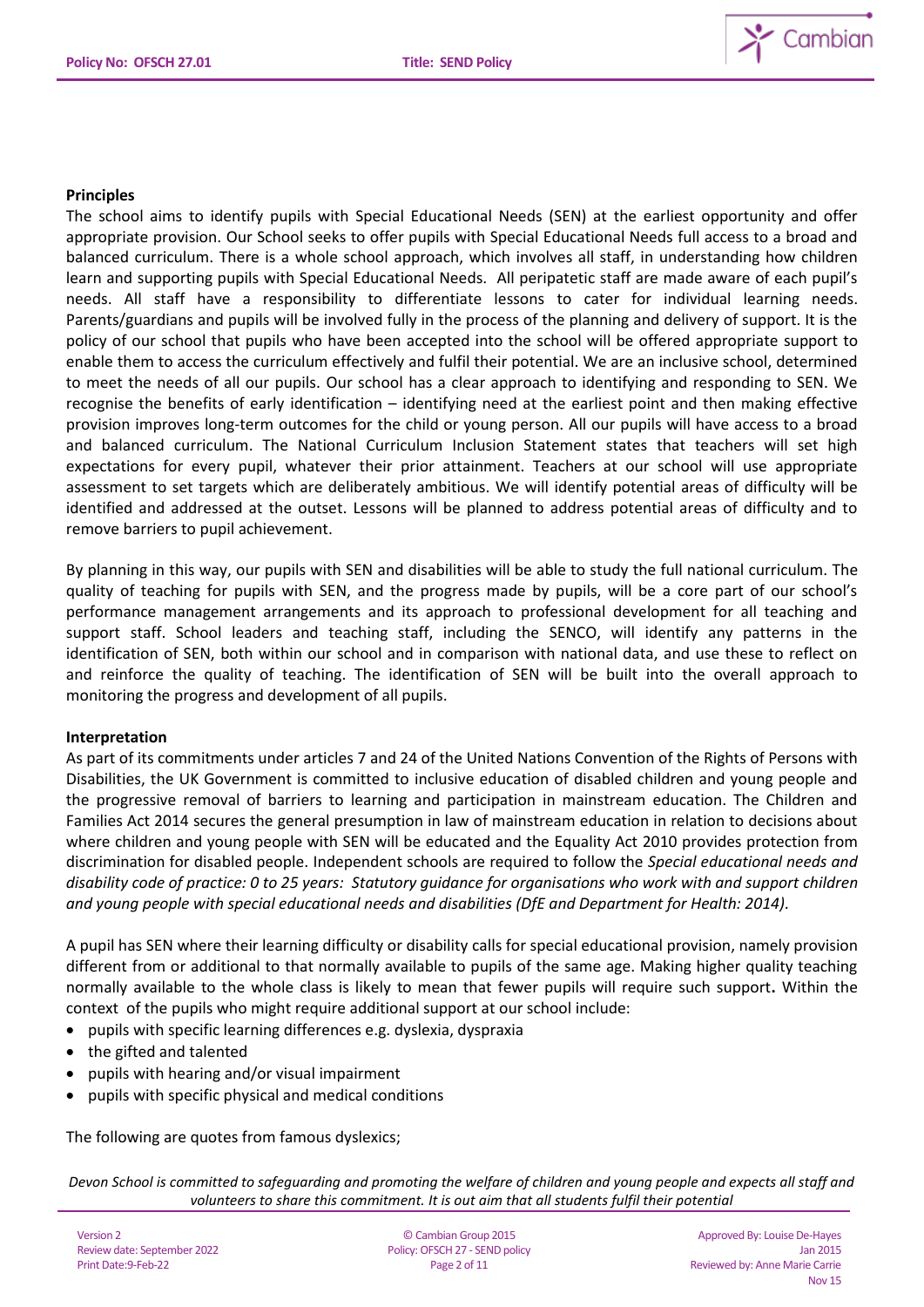

"I see some things clearer than other people do because I have to simplify things to help me and that has helped others." *Richard Branson*

"Writing and spelling were always terribly difficult for me. I was an extraordinarily bad speller and have remained so until this day." *Agatha Christie*

"The secret of getting ahead is getting started." *Agatha Christie*

"If you can dream it, you can do it." *Walt Disney*

"I am not discouraged because every wrong attempt discarded is another step forward." *Thomas Edison*

"Everybody is a genius. But if you judge a fish by its ability to climb a tree, it will live its whole life thinking it's stupid." *Albert Einstein*

"I barely made it through school. I read real slow. But I like to find things that nobody else has found, like a dinosaur egg that has an embryo inside. Well, there are 36 of them in the world, and I found 35." *Dr. John R. Horner (Palaeontologist)*

Our school regularly reviews and evaluates the quality and breadth of the support we can offer or can access for children with SEN or disabilities. We also consider our duties, as they apply to us as an independent school, under The Equality Act 2010. We give careful consideration in advance to what disabled children and young people we can accommodate in our independent school. Our academic and pastoral sub-committee has specific oversight of our school's arrangements for SEN and disability. School leaders will regularly review how expertise and resources used to address SEN can be used to build the quality of whole-school provision as part of their approach to school improvement.

### **Equality Act 2010**

Our school has a duty under the Equality Act 2010 towards individual disabled children and young people. We will make reasonable adjustments, including the provision of auxiliary aids and services for disabled children, to prevent them being put at a substantial disadvantage. We give prior thought to what disabled children and young people might require and what adjustments might need to be made to prevent that disadvantage. Our school has a duty to prevent discrimination, to promote equality of opportunity and to foster good relations.

### **Aims and Objectives**

Our school's Special Educational Needs policy provides a framework for the provision of teaching and support for pupils with learning difficulties. The framework refers to entitlement, access and partnership. Although we aim to make provision for identified Special Educational Needs, it may not always be possible to do so within the school's resources. In such cases the Headteacher and the pupil's parents would be informed. Where a concern has been raised, any special needs or disabilities will be identified at the earliest possible opportunity. The assessment process will involve partnership with all those concerned with the pupil, including parents/carers, teachers and other professionals. The pupil's views will also be sought. The aims of this policy are:

- to create an environment that meets the special educational needs of each pupil;
- to ensure that the special educational needs of pupils are identified, assessed and provided for;
- to make clear the expectations of all partners in the process;
- to identify the roles and responsibilities of staff in providing for pupil's special educational needs;
- to enable all pupils to have full access to all elements of the school curriculum;
- to ensure that parents are able to play their part in supporting their pupil's education;
- to ensure that our pupils have a voice in this process.

In order to meet these aims, our objectives are**:**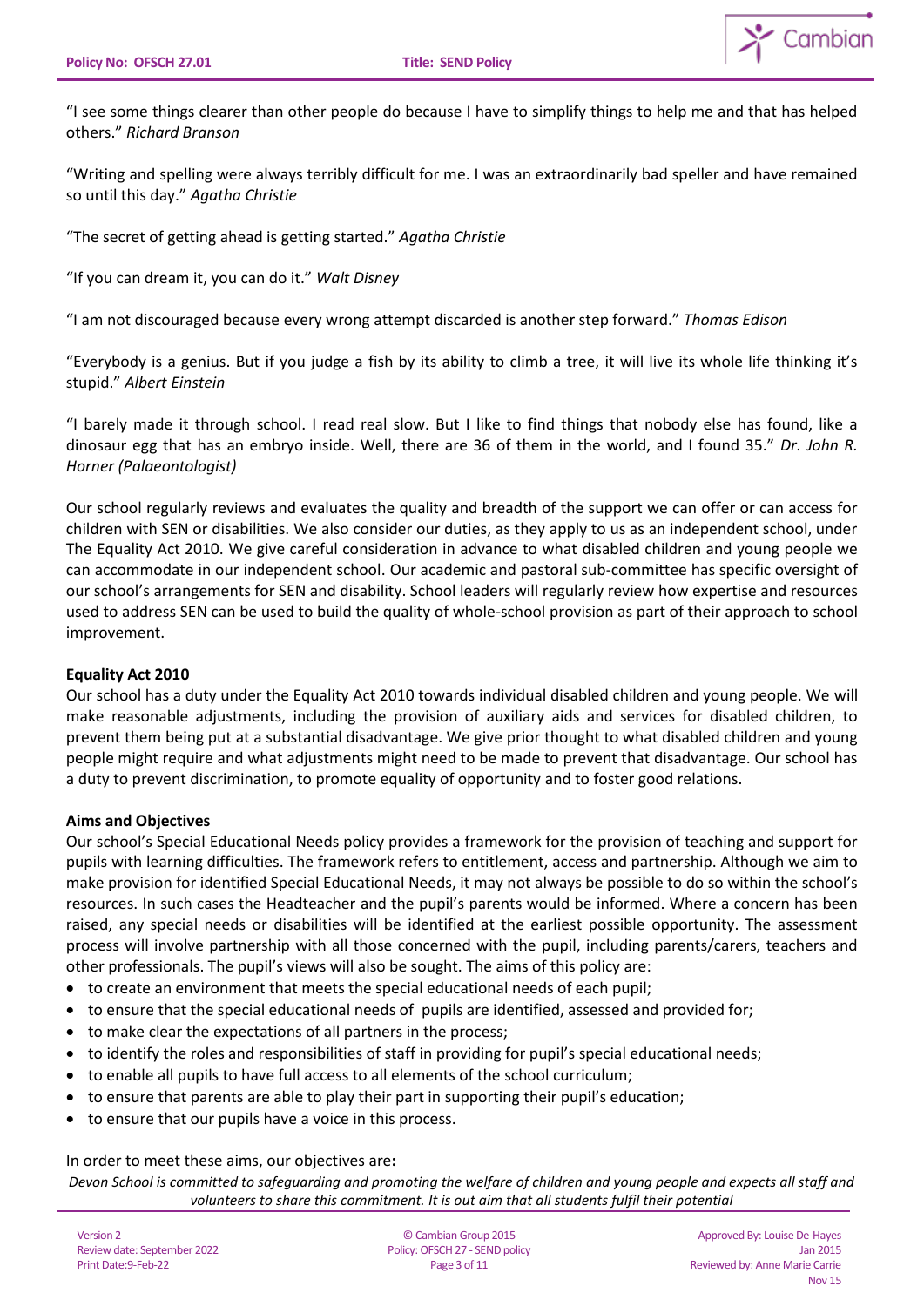

- to ensure pupils with learning needs are identified as early as possible;
- to assess the pupil to identify specific areas of difficulty;
- to ensure all peripatetic staff are aware of the pupil's needs and are able to meet those needs within the school setting;
- to ensure pupils' records include information relating to their individual needs, interventions and outcomes;
- to assist staff in modifying curriculum to meet the pupil's needs within the classroom and provide training programmes when required;
- to ensure that no pupil with learning needs or disability is discriminated against on the basis of his/her disability;
- to work in partnership with parents, guardians and the pupil themselves in providing appropriate support and advice.

### **Admission Arrangements**

Pupils entering the school will normally have a baseline assessment. This includes English, Mathematics and Cognitive Abilities. If a pupil has already been identified as having learning needs, relevant reports should be brought to the family interview. If necessary the SENCo or a member of the SEND team will meet the pupil and talk to parents. Pupils are admitted to the school at the discretion of the Headteacher. Pupils with additional needs will be admitted if the school can offer appropriate support. However, every effort will be made to accommodate a pupil with Learning Needs.

### **Special Educational Needs Co-ordinator (SENCo)** *Also please refer to the SENCo job description.*

The Headteacher has appointed a co-ordinator for special educational needs known as a Special Education Needs Co-ordinator (SENCo). The current SENCo is Abigail Walters. It is the responsibility of the SENCo to oversee and to co-ordinate the operation of the Special Educational Needs Policy. The SENCO who has an important role to play in determining the strategic development of SEN policy and provision in our school has day-to-day responsibility for the operation of SEN policy and co-ordination of specific provision made to support individual pupils with SEN, including those who have EHC plans.

### The SENCO:

- provides professional guidance to colleagues and will work closely with staff, parents and other agencies
- will be aware of the provision in the Local Offer and be able to work with professionals providing a support role to families to ensure that pupils with SEN receive appropriate support and high quality teaching.
- designs and monitors the Student Passports;
- oversees the records for all pupils with special educational needs;
- liaises with and advising fellow staff;
- liaises with parents of pupils with special educational needs;
- works with external agencies, professionals and specialist tutors as appropriate;
- monitors Individual Educational Plans, as and when required;
- support staff in developing strategies to meet effectively the learning needs of all pupils at our school;
- Provides high quality training for teachers and LSAs to support pupils well-being.

### **Learning Support Assistants (LSA)**

We also use LSAs who are timetabled termly to work with various pupils either individually or in the classroom. Teachers and LSAs hold regular meetings to discuss pupils learning and to plan next steps. This includes which children will be focused on and allow time for both staff and LSAs to plan provision and differentiation for those children to ensure that they extend their learning beyond the completion of work. We believe that good collaboration between teachers and support staff is essential to ensure maximum progress for our pupils. As part of inclusion we believe that pupils should receive assistance with their peers within their classrooms, therefore as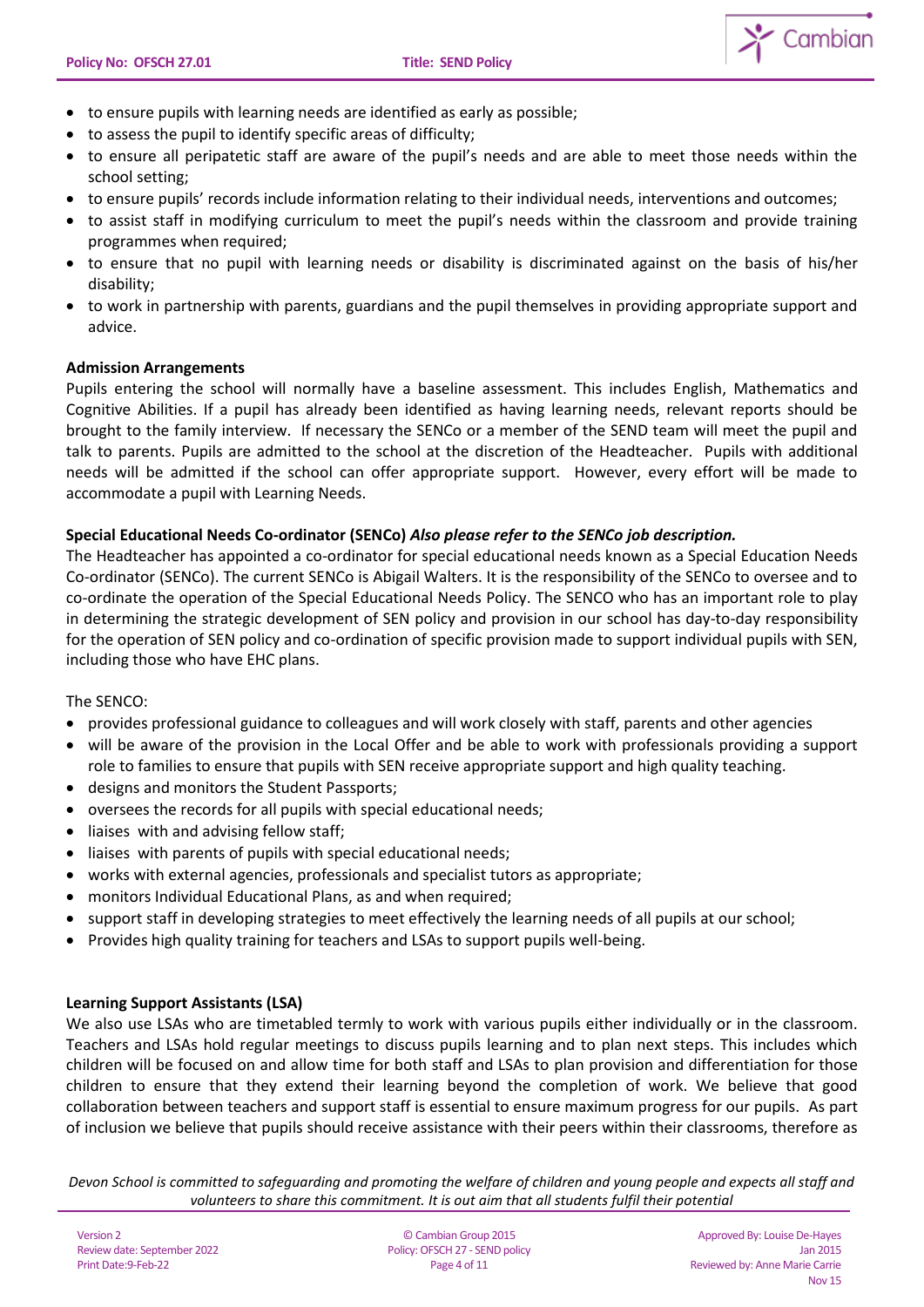

much as possible the majority of our pupils receive assistance during normal lesson times within their normal classroom setting in order that they can access the curriculum along with the rest of their class.

## **What Devon School does**

In practical situations of our school we do what is necessary to enable children and young people to develop, learn, participate and achieve the best possible outcomes. Our school recognises emerging difficulties arising with young people and respond promptly. We understand parents know their children best and we place stress great importance when parents express concerns about their child's development. We listen to and address any concerns raised by children themselves.

The model of action and intervention in our school, a graduated approach to help children who have Special Educational Needs. Our approach recognises that there is a continuum of special educational needs and that where necessary, increasing specialist expertise should be brought to bear on the difficulties that a child or young person may be experiencing. We are following the current guidance for by using this graduated approach (which replaces School Action and School Action Plus) to identify and support our children with Special Educational Needs. In our school, the graduated approach is led and co-ordinated by the SENCO. Where we identify a child as having SEN in our school, we take action to remove barriers to learning and put effective special educational provision in place. The support provided takes the form of a four-part cycle through which earlier decisions and actions are revisited, refined and revised with a growing understanding of the pupil's needs and of what supports the pupil I making good progress and securing good outcomes. This is known as the graduated approach. It draws upon more detailed approaches, more frequent review and more specialist expertise in successive cycles in order to match interventions to the SEN of children and young people.

Where a child who has an Education, Health and Care (EHC) Plan needs joins our school, we will always consult with parents and, where appropriate, the Local Authority to ensure that the required curriculum is provided for as set out in the Education, Health and Care (EHC) Plan, including the full National Curriculum if this is specified. We will also co-operate with the Local Authority to ensure that relevant reviews, including the annual review, are carried out as required by regulation and best practice. The school will make reasonable adjustments to meet the needs of children with an EHC Plan. Any additional services that are needed to meet the requirements of the EHC Plan or additional services such as dyslexic tuition will be subject to charge. This will be directly to the Local Authority if they are responsible for the fees and our school is named in the Education, Health and Care (EHC) Plan.

We have arrangements in place to support children with SEN or disabilities. We have developed a clear approach to identifying and responding to SEN. We recognise the benefits of early identification, identifying need at the earliest point, and then making effective provision, improves long-term outcomes for children. We have a focus on inclusive practice and removing barrier to learning, therefore special educational provision in our school is underpinned by high quality teaching which is differentiated and personalised, and is compromised by anything less. It is our aim to know precisely where children with SEN are in their learning and development. We:

- ensure decisions are informed by the insights of parents and those of children themselves;
- have high ambitions and set stretching targets for them;
- track their progress towards these goals;
- keep under review the additional or different provision that is made for them;
- promote positive outcomes in the wider areas of personal and social development, and
- ensure that the approaches used are based on the best possible evidence and are having the required impact on progress.

Teachers are responsible and accountable for the progress and development of the pupils in their class, including where pupils access support from teaching assistants or specialist staff. High quality teaching, differentiated for individual pupils, is the first step in responding to pupils who have or may have SEN. Additional intervention and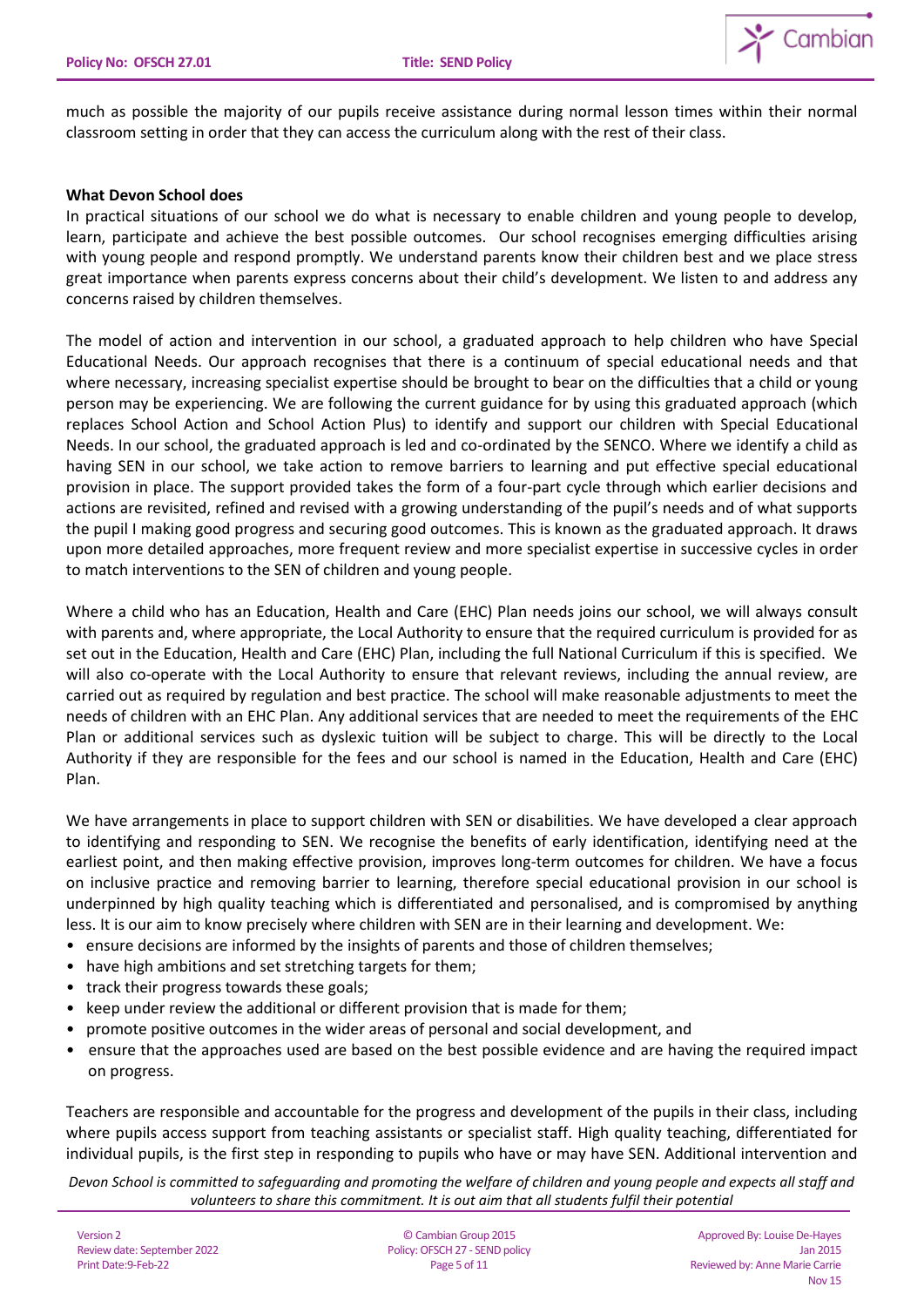

support cannot compensate for a lack of good quality teaching. Our school will regularly and carefully review the quality of teaching for all of our pupils, including those at risk of underachievement. This includes reviewing and, where necessary, improving, teachers' understanding of strategies to identify and support vulnerable pupils and their knowledge of the SEN most frequently encountered. In deciding whether to make special educational provision, the teacher and school SENCO will consider all of the information gathered from within our school about the pupil's progress, alongside national data and expectations of progress. This will include high quality and accurate formative assessment, using effective tools and early assessment materials. For higher levels of need, our school will have arrangements in place to draw on more specialised assessments from external agencies and professionals.

## **Use of data and record keeping**

Our school has developed its own approach to record keeping in line with the requirements of the Data Protection Act 1998. The provision made for pupils with SEN will be recorded accurately and kept up to date. As part of any inspection, both Ofsted and ISI will expect to see evidence of pupil progress, a focus on outcomes and a rigorous approach to the monitoring and evaluation of any SEN support provided. Ofsted and ISI publish more detail about their expectations in their inspection guidelines.

## **Improving outcomes: high aspirations and expectations for children and young people with SEN in our school**

- All children and young people are entitled to an education that enables them to make progress so that they can:
- achieve their best;
- become confident individuals living fulfilling lives, and
- make a successful transition into adulthood, whether into employment, further or higher education or training

Our school will identify and address the SEN of the pupils that we support. Our school must:

- use our best endeavours to make sure that a child with SEN gets the support they need this means doing everything our school can to meet children and young people's SEN;
- ensure that children and young people with SEN engage in the activities of our school alongside pupils who do not have SEN;
- designate a teacher to be responsible for co-ordinating SEN provision the SEN co-ordinator, or SENCO
- inform parents when they are making special educational provision for a child;
- prepare an SEN information report and our arrangements for the admission of disabled children, the steps being taken to prevent disabled children from being treated less favourably than others in our school, the facilities provided to enable access to our school for disabled children and our accessibility plan showing how we plan to improve access progressively over time.

## **Identification of Pupils with Special Educational Needs and Disabilities**

*Devon School is committed to safeguarding and promoting the welfare of children and young people and expects all staff and volunteers to share this commitment. It is out aim that all students fulfil their potential* The identification of SEN will be built into the overall approach to monitoring the progress and development of all pupils. The quality of teaching for pupils with SEN, and the progress made by pupils, will be a core part of our school's performance management arrangements and its approach to professional development for all teaching and support staff. School leaders and teaching staff, including the SENCO, will identify any patterns in the identification of SEN, both within our school and in comparison with national data, and use these to reflect on and reinforce the quality of teaching. All our pupils will have access to a broad and balanced curriculum. The National Curriculum Inclusion Statement states that teachers will set high expectations for every pupil, whatever their prior attainment. Teachers at Devon School will use appropriate assessment to set targets which are deliberately ambitious. We will identify potential areas of difficulty will be identified and addressed at the outset. Lessons will be planned to address potential areas of difficulty and to remove barriers to pupil achievement. By planning in this way, our pupils with SEN and disabilities will be able to study the full national curriculum. Where a pupil is identified as having SEN, our school will take action to remove barriers to learning and put effective special educational provision in place. This SEN support will take the form of a four-part cycle through which earlier decisions and actions are revisited, refined and revised with a growing understanding of the pupil's needs and of what supports the pupil in making good progress and securing good outcomes. This is known as the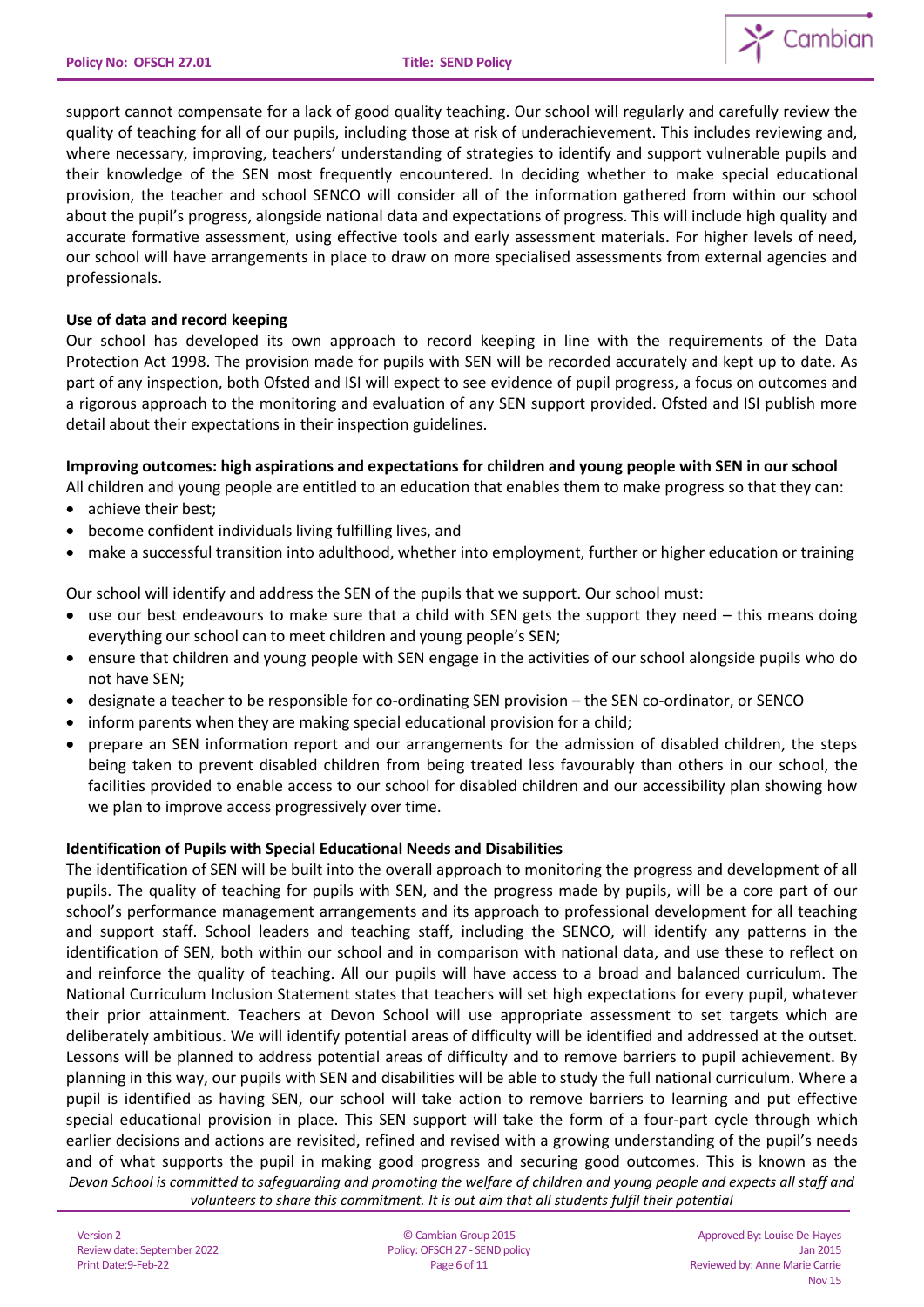

graduated approach. It draws on more detailed approaches, more frequent review and more specialist expertise in successive cycles in order to match interventions to the SEN of children and young people.

The identification of pupils with special educational needs and disabilities can be:

- on entry when specific needs are identified and recorded as part of the entrance/transition process;
- by staff recognition of a pupil whom they perceive as having difficulties or specific needs in their particular curriculum area;
- by staff referring a pupil who is experiencing emotional/behavioural problems;
- through discussion with external professionals such as. doctors, counsellors, therapists and also
- through concern expressed by parents (recorded on the parental meeting record form).

Our school will assess each pupil's current skills and levels of attainment on entry, building on information from previous settings and key stages where appropriate. At the same time, we will consider evidence that a pupil may have a disability under the Equality Act 2010 and, if so, what reasonable adjustments may need to be made for them. Class and subject teachers, supported by the senior leadership team, will make regular assessments of progress for all pupils. These assessments will seek to identify pupils making less than expected progress given their age and individual circumstances. This can be characterised by progress which:

- is significantly slower than that of their peers starting from the same baseline
- fails to match or better the child's previous rate of progress
- fails to close the attainment gap between the child and their peers
- widens the attainment gap

It can include progress in areas other than attainment – for instance where a pupil needs to make additional progress with wider development or social needs in order to make a successful transition to adult life. The first response to such progress will be high quality teaching targeted at their areas of weakness. Where progress continues to be less than expected the class or subject teacher, working with the SENCO, will assess whether the child has SEN. While informally gathering evidence (including the views of the pupil and their parents) our school will not delay in putting in place extra teaching or other rigorous interventions designed to secure better progress, where required. The pupil's response to such support can help identify their particular needs. For some children, SEN can be easily identified at an early age. However, for other children and young people difficulties become evident only as they develop. All those who work with children and young people will be alert to emerging difficulties and respond early. In particular, parents know their children best we place great importance when parents express concerns about their child's development. Additionally we will also listen to and address any concerns raised by children and young people themselves.

Our school will always be alert to other events that can lead to learning difficulties or wider mental health difficulties, such as bullying or bereavement. Such events will not always lead to children having SEN but it can have an impact on well-being and sometimes this can be severe. Devon School will ensure that we make appropriate provision for a child's short-term needs in order to prevent problems escalating. Where there are long-lasting difficulties our school shall consider whether the child might have SEN. Whilst slow progress and low attainment do not necessarily mean that a child has SEN and will not automatically lead to a pupil being recorded as having SEN, they may be an indicator of a range of learning difficulties or disabilities. Equally, our school will not assume that attainment in line with chronological age means that there is no learning difficulty or disability. Some learning difficulties and disabilities occur across the range of cognitive ability and, left unaddressed may lead to frustration, which may manifest itself as disaffection, emotional or behavioural difficulties.

Identifying and assessing SEN for children or young people whose first language is not English requires particular care. Our school will look carefully at all aspects of a child or young person's performance in different areas of learning and development or subjects to establish whether lack of progress is due to limitations in their command of English or if it arises from SEN or a disability. However difficulties related solely to limitations in English as an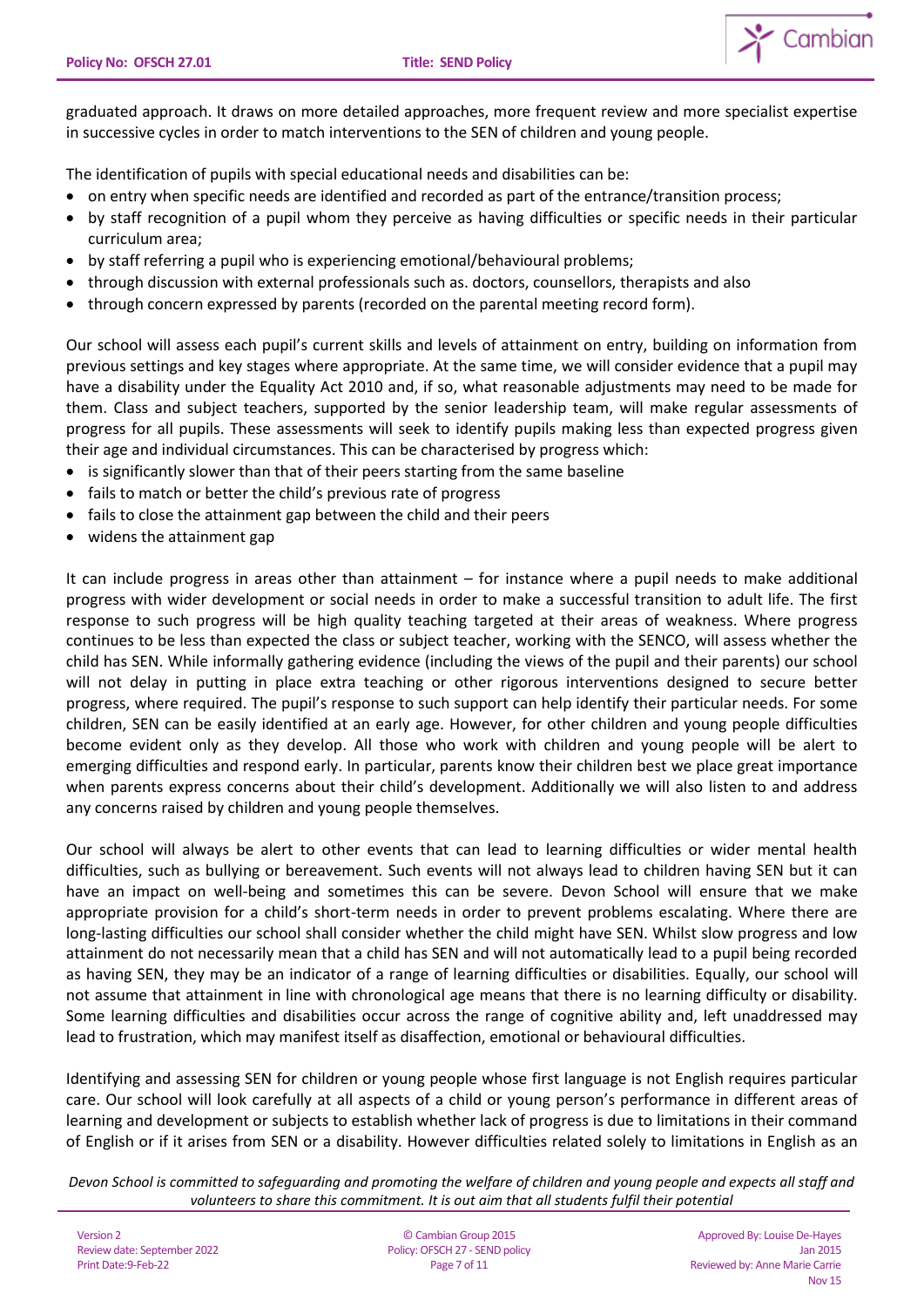

additional language are not classed as SEN. When reviewing and managing special educational provision the broad areas of need and support our school will review how well-equipped we are to provide support across these areas. This gives an overview of the range of needs that will be planned for. The purpose of identification is to work out what action we will need to take, and crucially not to fit a pupil into a category. In practice we recognise individual children or young people often have needs that cut across all these areas and their needs may change over time. For instance speech, language and communication needs can also be a feature of a number of other areas of SEN, and children and young people with an Autistic Spectrum Disorder (ASD) may have needs across all areas, including particular sensory requirements. A detailed assessment of need will ensure that the full range of an individual's needs is identified, not simply the primary need. The support provided to an individual will always be based on a full understanding of their particular strengths and needs and seek to address them all using well-evidenced interventions targeted at their areas of difficulty and where necessary specialist equipment or software.

Children and young people with speech, language and communication needs (SLCN) have difficulty in communicating with others. This may be because they have difficulty saying what they want to, understanding what is being said to them or they do not understand or use social rules of communication. The profile for every child with SLCN is different and their needs may change over time. They may have difficulty with one, some or all of the different aspects of speech, language or social communication at different times of their lives. Children and young people with ASD, including Asperger's Syndrome and Autism, are likely to have particular difficulties with social interaction. They may also experience difficulties with language, communication and imagination, which can impact on how they relate to others. Support for learning difficulties may be required when children and young people learn at a slower pace than their peers, even with appropriate differentiation. Learning difficulties cover a wide range of needs. .Specific learning difficulties (SpLD), affect one or more specific aspects of learning. This encompasses a range of conditions such as dyslexia, dyscalculia and dyspraxia.

## **Assess**

In identifying a child as needing provision which is 'additional to and different from' other learners in the same class, the class teacher, working with the school SENCO, will carry out a clear analysis of the pupil's needs. Before provision is planned for, expected individualised outcomes will be identified. This will draw on the teacher's assessment and experience of the pupil, their previous progress and attainment, as well as information from our school's core approach to pupil progress, attainment, and behaviour. It will also draw on other subject teachers' assessments where relevant, the individual's development in comparison to their peers and national data, the views and experience of parents, the pupil's own views and, if relevant, advice from external support services. Our school will take seriously any concerns raised by a parent. These will be recorded and compared to the school's own assessment and information on how the pupil is developing. This assessment will be reviewed regularly. This will help ensure that our support and intervention are tailored to need, barriers to learning are identified and overcome, and that a clear picture of the interventions put in place and their effect is developed. For some types of SEN, the way in which a pupil responds to an intervention can be the most reliable method of developing a more accurate picture of need.

### **Plan**

When our school has decided to provide a pupil with SEN support, we will then formally update our SEND register and notify parents, although parents will have already been involved in forming the assessment of needs as outlined above. The teacher and the SENCO will agree in consultation with the parent and the pupil the adjustments, interventions and support to be put in place, as well as the expected impact on progress, development or behaviour, along with a clear date for review. All teachers and support staff who work with the pupil will be made aware of their needs, the outcomes sought, the support provided and any teaching strategies or approaches that are required. This will also be recorded on our school's information system. The support and intervention provided will be selected to meet the outcomes identified for the pupil, based on reliable evidence of effectiveness, and will be provided by staff with sufficient skills and knowledge. Parents will be fully aware of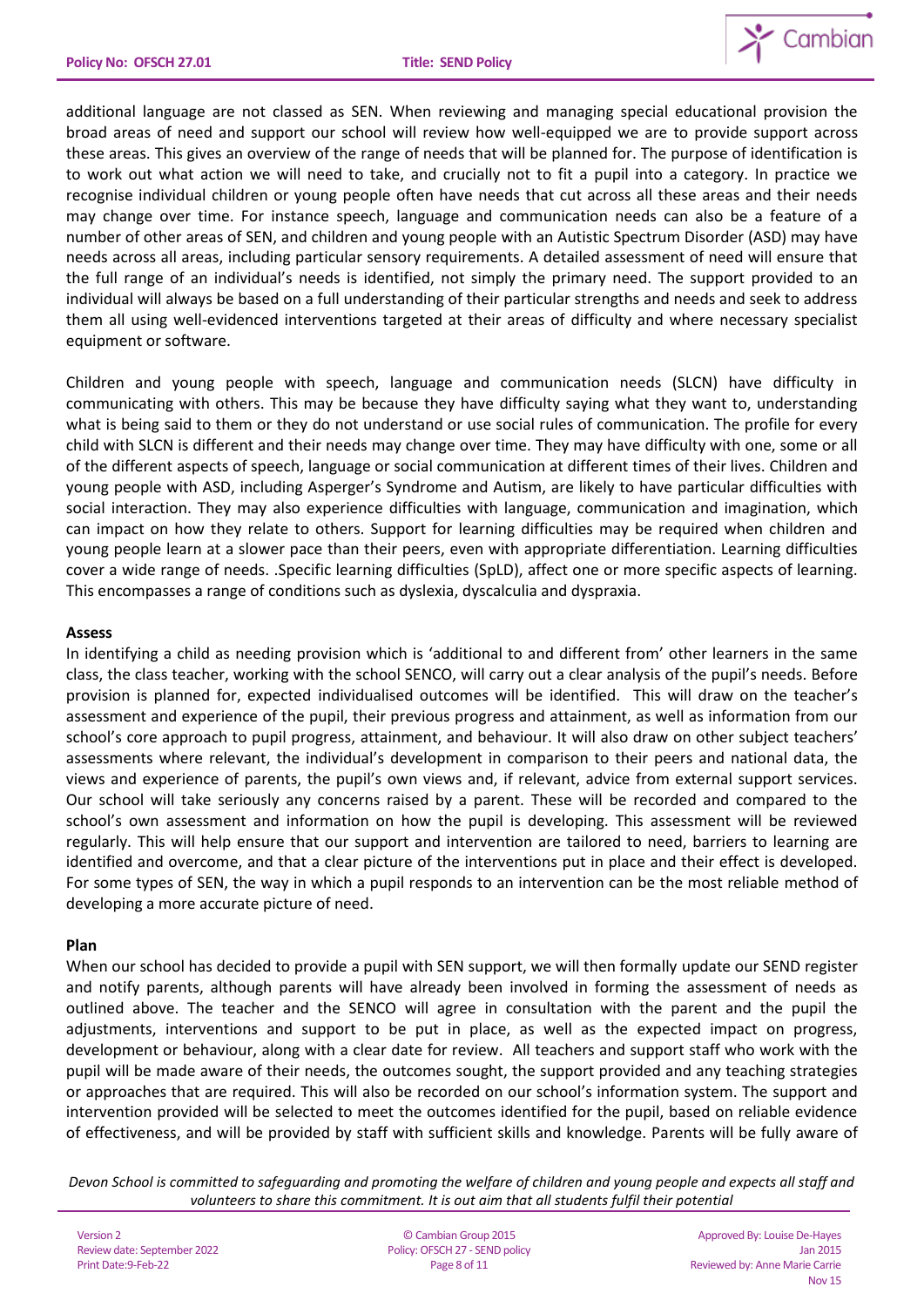

the planned support and interventions and, where appropriate, plans will seek parental involvement to reinforce or contribute to progress at home.

### **Do**

The class or subject teacher will remain responsible for working with the child on a daily basis. Where the interventions involve group or one-to-one teaching away from the main class or subject teacher, they will still retain responsibility for the pupil. They will work closely with any teaching assistants or specialist staff involved, to plan and assess the impact of support and interventions and how they can be linked to classroom teaching. The school SENCO will support the class or subject teacher in the further assessment of the child's particular strengths and weaknesses, in problem solving and advising on the effective implementation of support. Within the graduated approach a programme of intervention and support will be implemented. If this does not enable the child to make satisfactory progress, the SENCO seeks advice from external agencies, which may include an educational psychologist report. Teachers are responsible for tracking each pupil's progress in Literacy and/or Numeracy throughout their time at our school.

## **Review**

The effectiveness of the support and interventions and their impact on the pupil's progress will be reviewed in line with the agreed date. The impact and quality of the support and interventions will be evaluated, along with the views of the pupil and their parents. This will feed back into the analysis of the pupil's needs. The class or subject teacher, working with the SENCO, will revise the support in light of the pupil's progress and development, deciding on any changes to the support and outcomes in consultation with the parent and pupil. Parents will have clear information about the impact of the support and interventions provided, enabling them to be involved in planning next steps. Where a pupil has an EHC plan, the local authority must review that plan as a minimum every twelve months.

Within the Assess, Plan, Do and Review cycle, our staff work seamlessly together towards enabling our pupils to reach the outcomes identified during the assessment phase of the process as their learning goals. We make key decisions about the use of the curriculum modifications and interventions are based on whether any chosen additional provision is the best way to move towards the identified outcome.

## **Involving Specialists**

Where a pupil continues to make less than expected progress, despite evidence-based support and interventions that are matched to the pupil's area of need, we will consider to begin involving specialists, including those secured by our school itself or from outside agencies. Our school may involve specialists at any point to advise them on early identification of SEN and effective support and interventions. We will always involve a specialist where a pupil continues to make little or no progress or where they continue to work at levels substantially below those expected of pupils of a similar age despite evidence-based SEN support delivered by appropriately trained staff. The pupil's parents will always be involved and consulted in any decision to involve specialists. The involvement of specialists and what was discussed or agreed will be recorded and shared with the parents and teaching staff supporting the child in the same way as other SEN support. Where our assessments have indicated that support from specialist services is required, it is important that children and young people receive it as quickly as possible. Joint commissioning arrangements will seek to ensure that there are sufficient services to meet the likely need in an area. The Local Offer will set out clearly what support is available from different services and how it may be accessed.

## **Target Setting**

Children have personal targets they are working towards. These are written and reviewed termly (or more regularly if required) in collaboration with the pupils. Targets are discussed with the child who is encouraged to participate in decision making, at an appropriate level about future options. Parents are also participate in decision making, at an appropriate level about future options. All staff who are regularly involved with your child in the School are to be aware of the child's targets. We aim for the targets set to be Targets to be S.M.A.R.T.E.R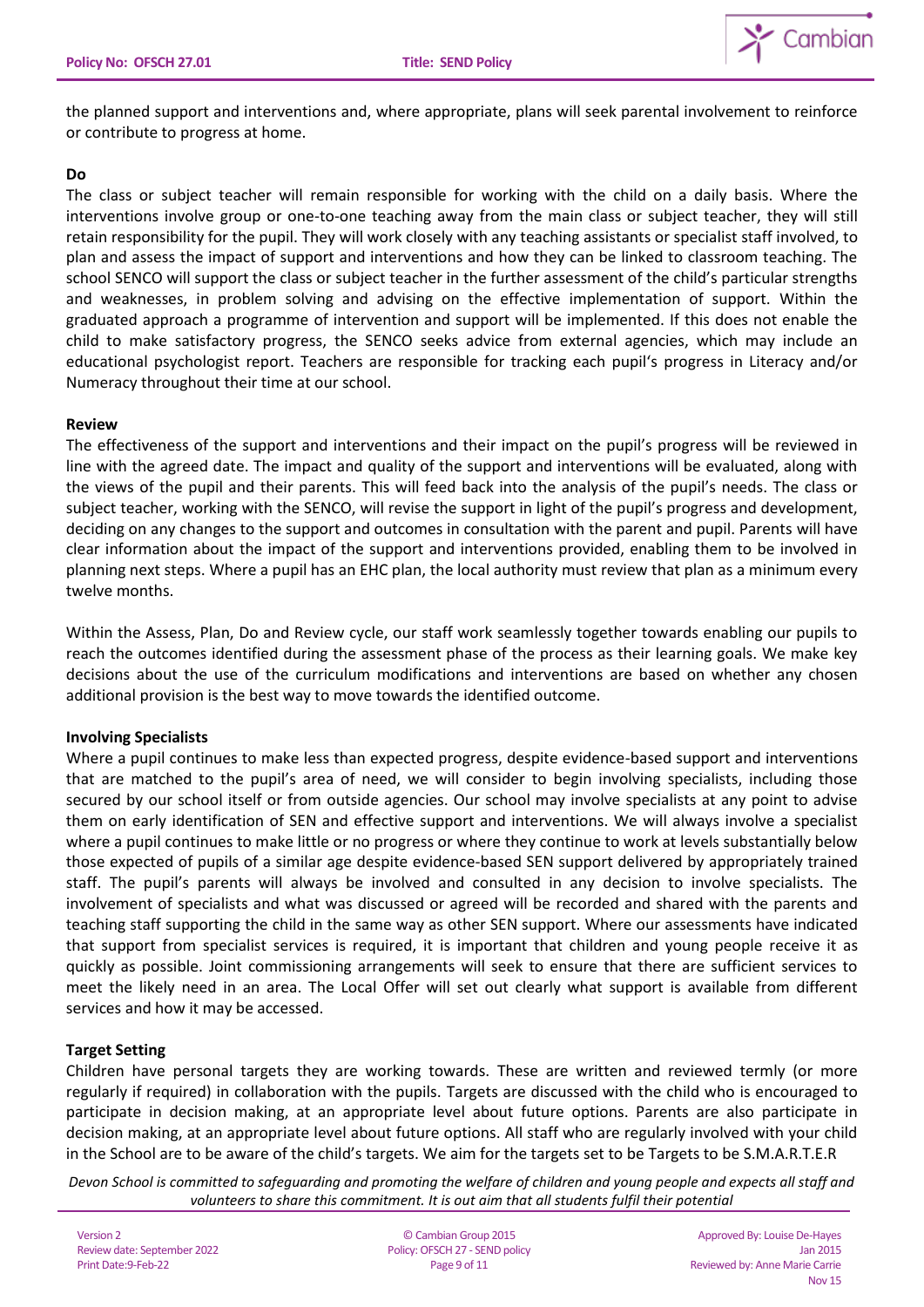

- 1. Specific
- 2. Measurable
- 3. Achievable

4. Relevant

7. Reviewed.

5. Time bound 6. Evaluated and

Parents will be encouraged to contribute their own ideas about how their child's needs could be met and what helps the child to learn and will be expected to share with the School success when targets are met at home.

## **Timetabling**

The amount and type of support offered to a pupil is dependent on need. Our school believes that pupils will not be withdrawn from lessons unless it is necessary to do so. Our school believes that pupils with additional needs should spend as much time as possible in the classroom with the most effective teachers and that removal from class should be avoided wherever possible. We believe that all subjects are important to the pupil's development and that every pupil is entitled to a broad and balanced curriculum. Therefore, timetabled lessons should not be sacrificed for support unless entirely necessary. When a pupil needs to be withdrawn for learning support, every effort is made to ensure that a pupil does not miss core curriculum subjects. Their individual strengths are also taken into account in addition to the advice of staff members and parental requests.

## **Able Pupils**

Occasionally a pupil will stand out from their peers as having exceptional abilities. If the need is considered very different from their peer group, the pupil has special needs. In most cases these special abilities can be nurtured within the classroom by differentiation of the curriculum.

### **Access to the Curriculum**

All pupils have an entitlement to a broad and balanced curriculum, which is differentiated to enable them to:

- understand the relevance and purpose of learning activities;
- experience levels of understanding and rates of progress that bring feelings of success and achievement.

Teachers use a range of strategies to meet pupil's special educational needs. Lessons have clear learning objectives; we differentiate work appropriately, and we use assessment to inform the next stage of learning. Individual Education Plans, which employ a small-steps approach, feature significantly in the provision that we make in the school. By breaking down the existing levels of attainment into finely graded steps and targets, we ensure that pupils experience success. We support pupils in a manner that acknowledges their entitlement to share the same learning experiences that their peers enjoy. We regularly give the pupils opportunity to work in small groups or in a one-to-one situation within the classroom.

### **Partnership with parents**

Our school works closely with parents in the support of those pupils with special educational needs. We encourage an active partnership through an on-going dialogue with parents. The Home-School Agreement is central to this. Parents have much to contribute to our support for pupils with special educational needs. Teachers have meetings to share the progress of special needs pupils with their parents. We inform the parents of any intervention, and we share the process of decision-making by providing clear information relating to the education of pupils with special educational needs. Where a pupil is receiving SEN support, we will talk to parents regularly to set clear outcomes and review progress towards them, discuss the activities and support that will help achieve them, and identify the responsibilities of the parent, the pupil and our school.

## **Pupil participation**

In our school we encourage pupils to take responsibility and to make decisions. This is part of the culture of our school and relates to pupils of all ages. Pupils are involved at an appropriate level in setting targets in their IEPs

*Devon School is committed to safeguarding and promoting the welfare of children and young people and expects all staff and volunteers to share this commitment. It is out aim that all students fulfil their potential*

© Cambian Group 2015 Policy: OFSCH 27 - SEND policy Page 10 of 11